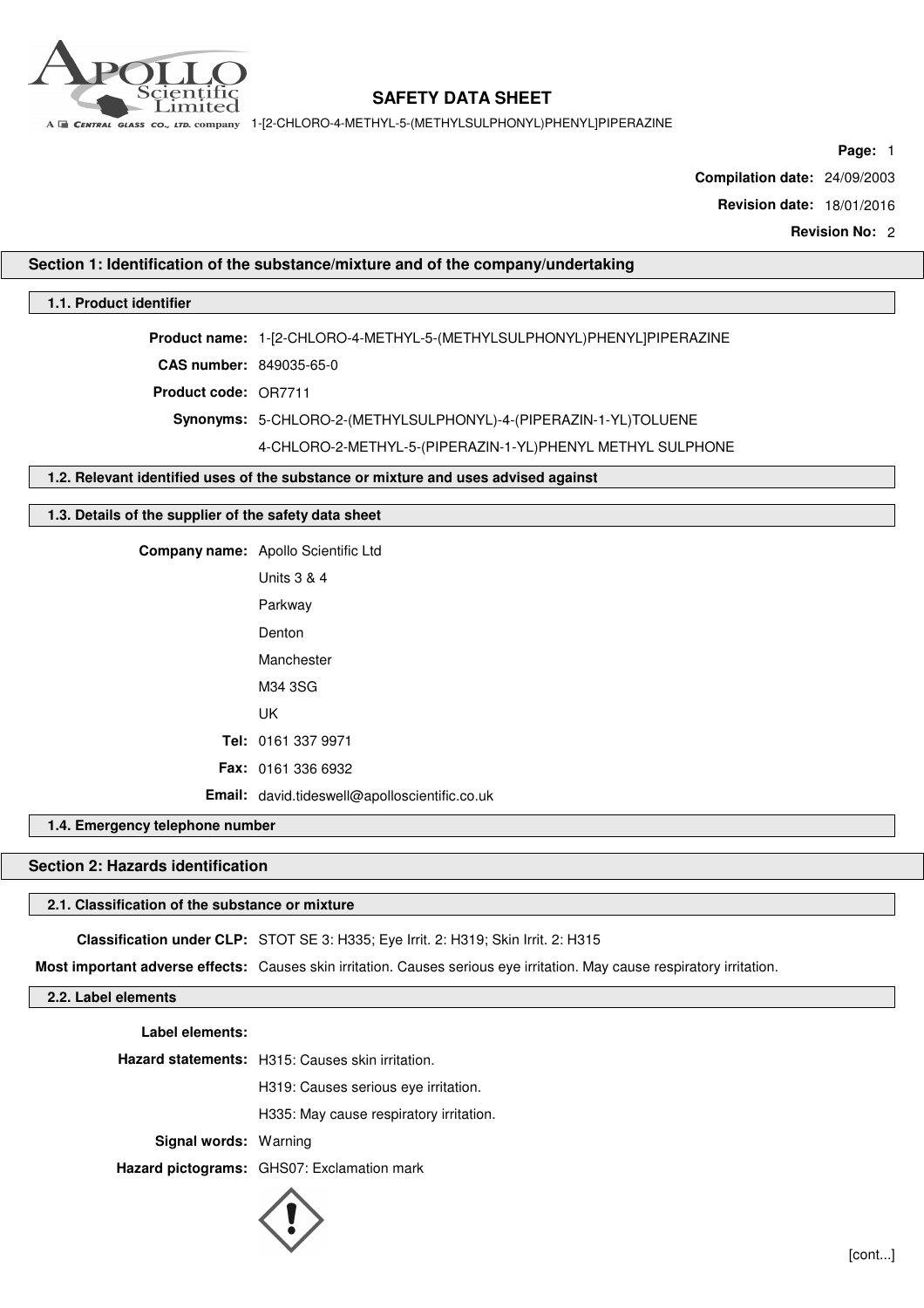### 1-[2-CHLORO-4-METHYL-5-(METHYLSULPHONYL)PHENYL]PIPERAZINE

**Page:** 2

**Precautionary statements:** P271: Use only outdoors or in a well-ventilated area.

P261: Avoid breathing dust.

P280: Wear protective gloves/protective clothing/eye protection/face protection.

**2.3. Other hazards**

**PBT:** This product is not identified as a PBT/vPvB substance.

## **Section 3: Composition/information on ingredients**

### **3.1. Substances**

**Chemical identity:** 1-[2-CHLORO-4-METHYL-5-(METHYLSULPHONYL)PHENYL]PIPERAZINE

**CAS number:** 849035-65-0

## **Section 4: First aid measures**

## **4.1. Description of first aid measures**

**Skin contact:** Remove all contaminated clothes and footwear immediately unless stuck to skin. Wash immediately with plenty of soap and water.

**Eye contact:** Bathe the eye with running water for 15 minutes. Consult a doctor.

**Ingestion:** Wash out mouth with water. Consult a doctor.

**Inhalation:** Remove casualty from exposure ensuring one's own safety whilst doing so. Consult a doctor.

## **4.2. Most important symptoms and effects, both acute and delayed**

**Skin contact:** There may be irritation and redness at the site of contact.

**Eye contact:** There may be irritation and redness. The eyes may water profusely.

**Ingestion:** There may be soreness and redness of the mouth and throat.

**Inhalation:** There may be irritation of the throat with a feeling of tightness in the chest. Exposure may cause coughing or wheezing.

## **4.3. Indication of any immediate medical attention and special treatment needed**

#### **Section 5: Fire-fighting measures**

#### **5.1. Extinguishing media**

**Extinguishing media:** Carbon dioxide, dry chemical powder, foam. Suitable extinguishing media for the

surrounding fire should be used.

#### **5.2. Special hazards arising from the substance or mixture**

**Exposure hazards:** In combustion emits toxic fumes of carbon dioxide / carbon monoxide. Nitrogen oxides

(NOx). Sulphur oxides (SOx). Hydrogen chloride (HCl).

#### **5.3. Advice for fire-fighters**

**Advice for fire-fighters:** Wear self-contained breathing apparatus. Wear protective clothing to prevent contact with skin and eyes.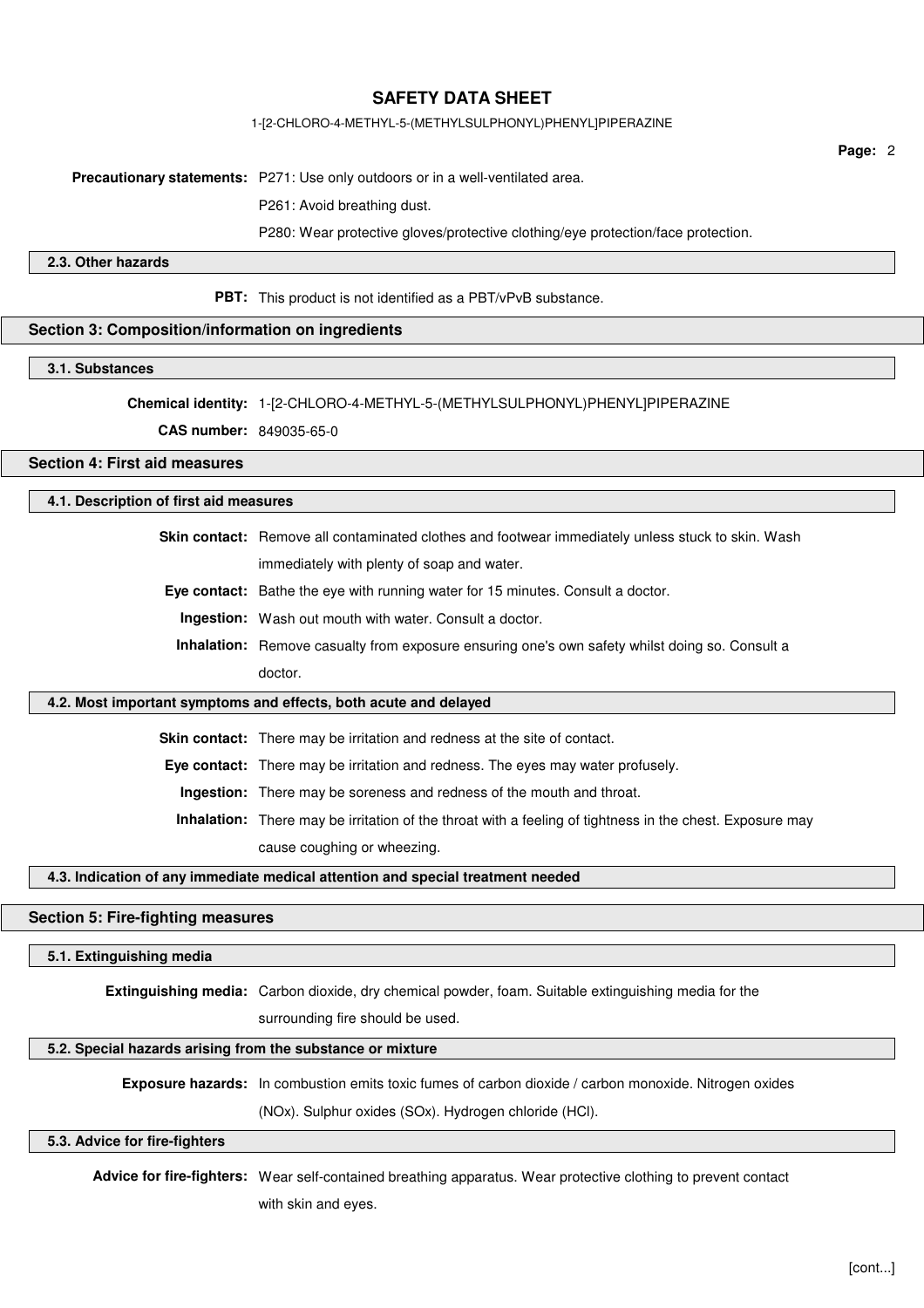#### 1-[2-CHLORO-4-METHYL-5-(METHYLSULPHONYL)PHENYL]PIPERAZINE

**Page:** 3

# **Section 6: Accidental release measures 6.1. Personal precautions, protective equipment and emergency procedures Personal precautions:** Refer to section 8 of SDS for personal protection details. If outside do not approach from downwind. If outside keep bystanders upwind and away from danger point. Mark out the contaminated area with signs and prevent access to unauthorised personnel. Do not create dust. **6.2. Environmental precautions Environmental precautions:** Do not discharge into drains or rivers. **6.3. Methods and material for containment and cleaning up Clean-up procedures:** Transfer to a closable, labelled salvage container for disposal by an appropriate method. **6.4. Reference to other sections Section 7: Handling and storage 7.1. Precautions for safe handling Handling requirements:** Avoid direct contact with the substance. Ensure there is sufficient ventilation of the area. Do not handle in a confined space. Avoid the formation or spread of dust in the air. Only use in fume hood. **7.2. Conditions for safe storage, including any incompatibilities Storage conditions:** Store in a cool, well ventilated area. Keep container tightly closed. **Suitable packaging:** Must only be kept in original packaging. **7.3. Specific end use(s) Specific end use(s):** No data available. **Section 8: Exposure controls/personal protection 8.1. Control parameters Workplace exposure limits:** No data available. **DNEL/PNEC Values DNEL / PNEC** No data available. **8.2. Exposure controls**

|                                            | Engineering measures: Ensure there is sufficient ventilation of the area.                                      |  |
|--------------------------------------------|----------------------------------------------------------------------------------------------------------------|--|
|                                            |                                                                                                                |  |
|                                            | Respiratory protection: Self-contained breathing apparatus must be available in case of emergency. Respiratory |  |
|                                            | protective device with particle filter.                                                                        |  |
| <b>Hand protection:</b> Protective gloves. |                                                                                                                |  |
|                                            | <b>Eye protection:</b> Safety glasses. Ensure eye bath is to hand.                                             |  |
|                                            | Skin protection: Protective clothing.                                                                          |  |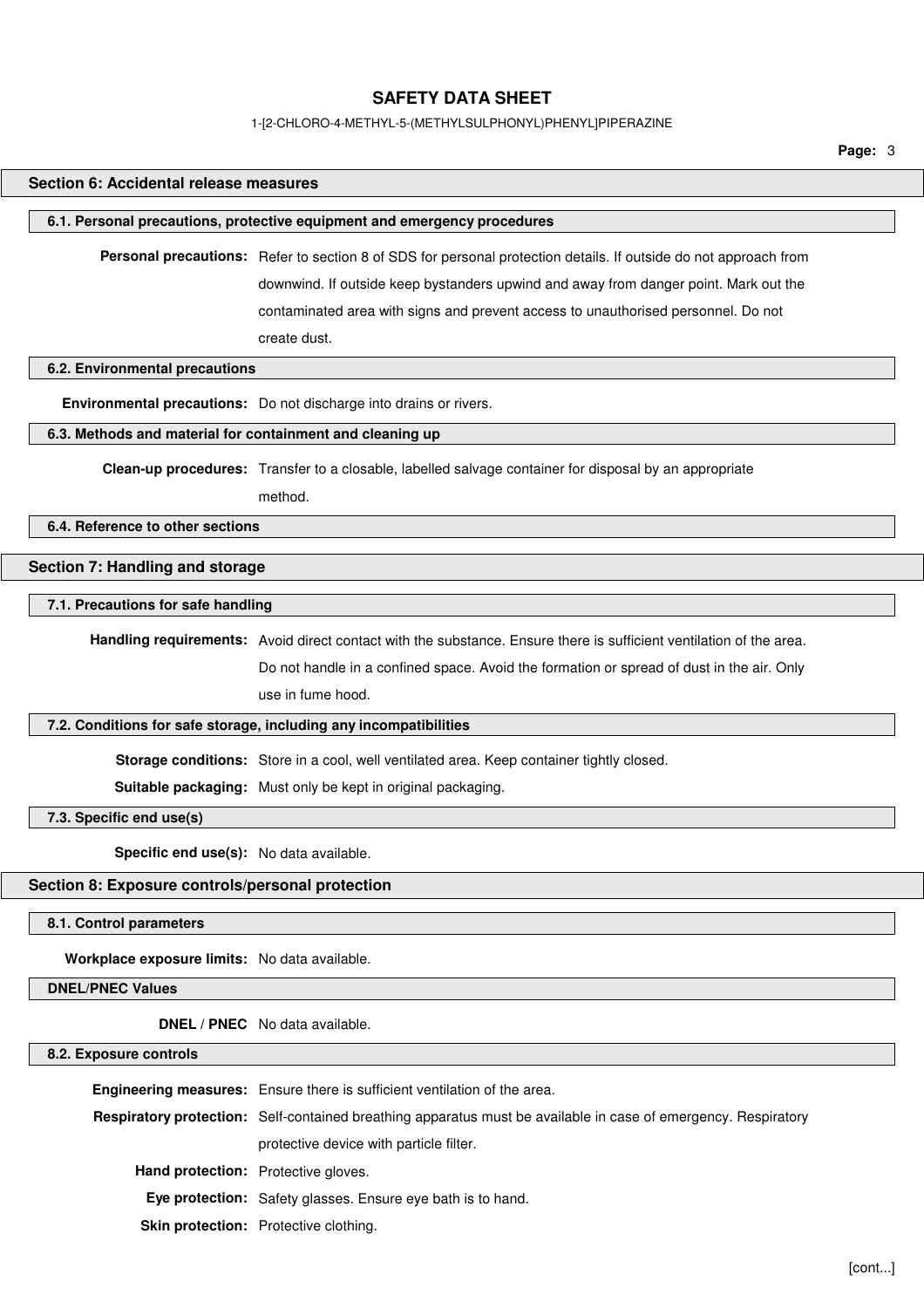## 1-[2-CHLORO-4-METHYL-5-(METHYLSULPHONYL)PHENYL]PIPERAZINE

**Page:** 4

#### **Section 9: Physical and chemical properties**

#### **9.1. Information on basic physical and chemical properties**

**State:** Solid

**Oxidising:** Non-oxidising (by EC criteria)

**Melting point/range°C:** 158

**9.2. Other information**

**Other information:** No data available.

## **Section 10: Stability and reactivity**

**10.1. Reactivity**

**Reactivity:** Stable under recommended transport or storage conditions.

**10.2. Chemical stability**

**Chemical stability:** Stable under normal conditions.

## **10.3. Possibility of hazardous reactions**

**Hazardous reactions:** Hazardous reactions will not occur under normal transport or storage conditions.

**10.4. Conditions to avoid**

**Conditions to avoid:** Heat.

**10.5. Incompatible materials**

**Materials to avoid:** Strong oxidising agents. Strong acids.

**10.6. Hazardous decomposition products**

**Haz. decomp. products:** In combustion emits toxic fumes of carbon dioxide / carbon monoxide. Nitrogen oxides

(NOx). Sulphur oxides (SOx) Hydrogen chloride (HCl).

#### **Section 11: Toxicological information**

## **11.1. Information on toxicological effects**

## **Relevant hazards for substance:**

| Hazard                        | Route      | Basis                 |
|-------------------------------|------------|-----------------------|
| Skin corrosion/irritation     | DRM        | Hazardous: calculated |
| Serious eye damage/irritation | OPT        | Hazardous: calculated |
| STOT-single exposure          | <b>INH</b> | Hazardous: calculated |

#### **Symptoms / routes of exposure**

**Skin contact:** There may be irritation and redness at the site of contact.

**Eye contact:** There may be irritation and redness. The eyes may water profusely.

**Ingestion:** There may be soreness and redness of the mouth and throat.

**Inhalation:** There may be irritation of the throat with a feeling of tightness in the chest. Exposure may

cause coughing or wheezing.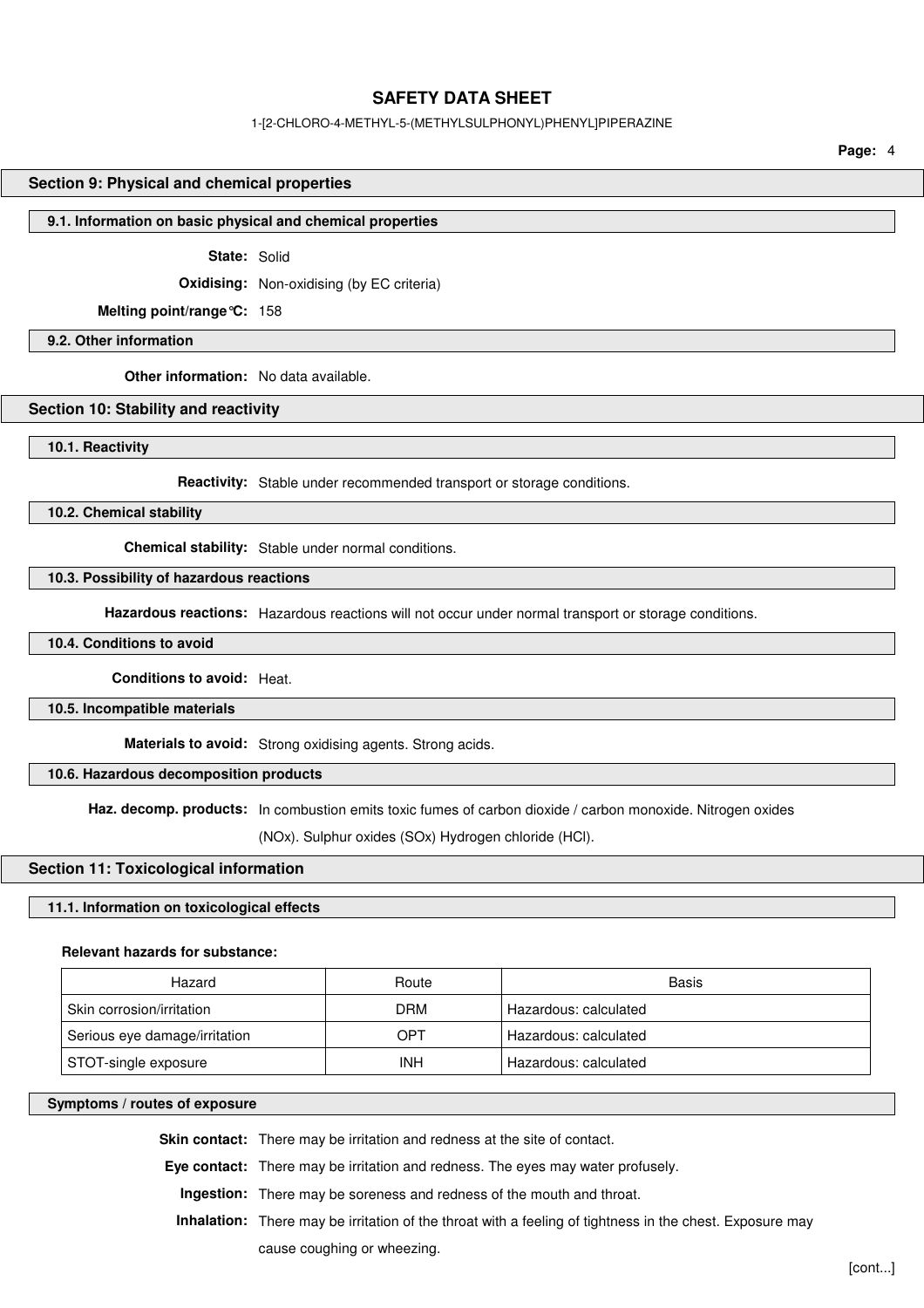## 1-[2-CHLORO-4-METHYL-5-(METHYLSULPHONYL)PHENYL]PIPERAZINE

**Page:** 5

#### **Section 12: Ecological information**

#### **12.1. Toxicity**

**Ecotoxicity values:** No data available.

## **12.2. Persistence and degradability**

**Persistence and degradability:** No data available.

**12.3. Bioaccumulative potential**

**Bioaccumulative potential:** No data available.

**12.4. Mobility in soil**

**Mobility:** No data available.

## **12.5. Results of PBT and vPvB assessment**

**PBT identification:** This product is not identified as a PBT/vPvB substance.

**12.6. Other adverse effects**

**Other adverse effects:** No data available.

#### **Section 13: Disposal considerations**

## **13.1. Waste treatment methods**

| <b>Disposal operations:</b> Transfer to a suitable container and arrange for collection by specialised disposal     |
|---------------------------------------------------------------------------------------------------------------------|
| company. MATERIAL SHOULD BE DISPOSED OF IN ACCORDANCE WITH LOCAL,                                                   |
| STATE AND FEDERAL REGULATIONS                                                                                       |
| <b>Disposal of packaging:</b> Dispose of as special waste in compliance with local and national regulations Observe |
| all federal, state and local environmental regulations.                                                             |
| <b>NB:</b> The user's attention is drawn to the possible existence of regional or national                          |
| regulations regarding disposal.                                                                                     |

#### **Section 14: Transport information**

**Transport class:** This product does not require a classification for transport.

## **Section 15: Regulatory information**

#### **15.1. Safety, health and environmental regulations/legislation specific for the substance or mixture**

**Specific regulations:** Not applicable.

**15.2. Chemical Safety Assessment**

**Chemical safety assessment:** A chemical safety assessment has not been carried out for the substance or the mixture

by the supplier.

## **Section 16: Other information**

**Other information**

**Other information:** This safety data sheet is prepared in accordance with Commission Regulation (EU) No